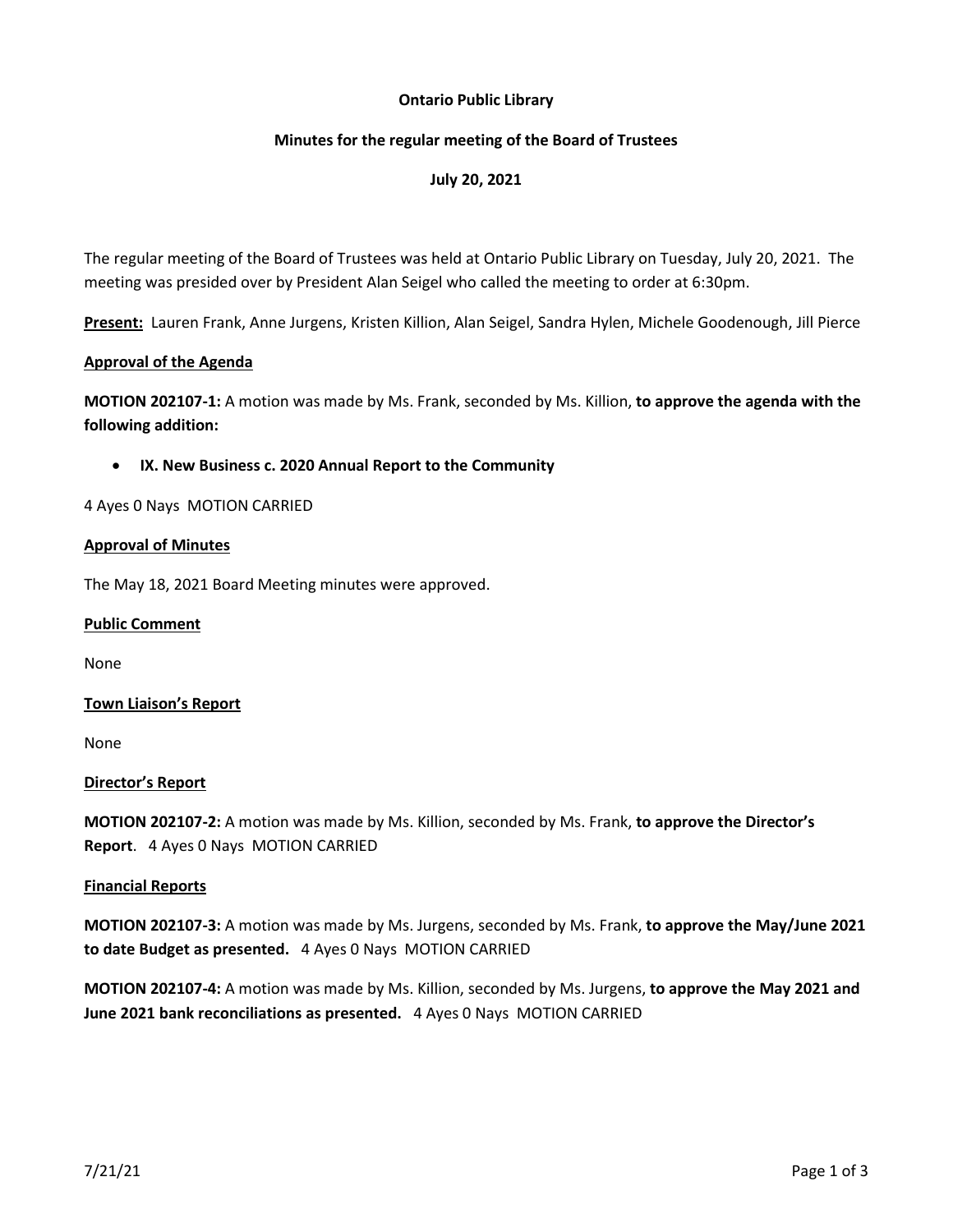## **Financial Reports (continued)**

**MOTION 202107-5:** A motion was made by Ms. Killion, seconded by Ms. Frank, **to approve the following warrants:**

- 2021-06 \$1,620.08
- 2021-06-02 \$8,941.70
- 2021-07 \$12,968.59

4 Ayes 0 Nays MOTION CARRIED

## **Unfinished Business**

NYS 2022 Library Construction Grant

- **-** PLS approved 34% award
- **-** currently looking for architect
- **-** procurement of assurances is underway

Part-time Adult Programming Clerk – search is ongoing

Trustee Vacancies – continue to publicize current vacancy (forthcoming vacancy beginning January 2022 noted)

Trustee Workshops – upcoming opportunities presented

### **New Business**

**MOTION 202107-6:** A motion was made by Ms. Frank, seconded by Ms. Killion, **to approve the deaccession of the following obsolete IT equipment:**

- **-** ID Tag 2UA7031DCZ Elite 800 w/ monitor
- **-** ID Tag 2UA6161S3Z Elite 800
- **-** ID Tag 2UA6161S3Y Elite 800
- **-** ID Tag 17463057158 OptiPlex 3020
- **-** ID Tag GFH3N12 Latitude Laptop E5440

## 4 Ayes 0 Nays MOTION CARRIED

**MOTION 202107-7:** A motion was made by Ms. Jurgens, seconded by Ms. Killion, **to adopt Policy 2000 Personnel Policy as presented. 4** Ayes 0 Nays MOTION CARRIED

**MOTION 202107-8:** A motion was made by Ms. Frank, seconded by Ms. Killion, **to approve the 2020 Annual Report to the Community.** 4 Ayes 0 Nays MOTION CARRIED

#### **Appointments/Resignations**

**MOTION 202107-9:** A motion was made by Ms. Killion, seconded by Ms. Jurgens, **to approve the addition of four part time temporary high school pages, Rowan Constable, Isabella DePascale, Owen Doran and John Featherly as presented in meeting July 20, memo dated June 8, 2021.** 4 Ayes 0 Nays MOTION CARRIED